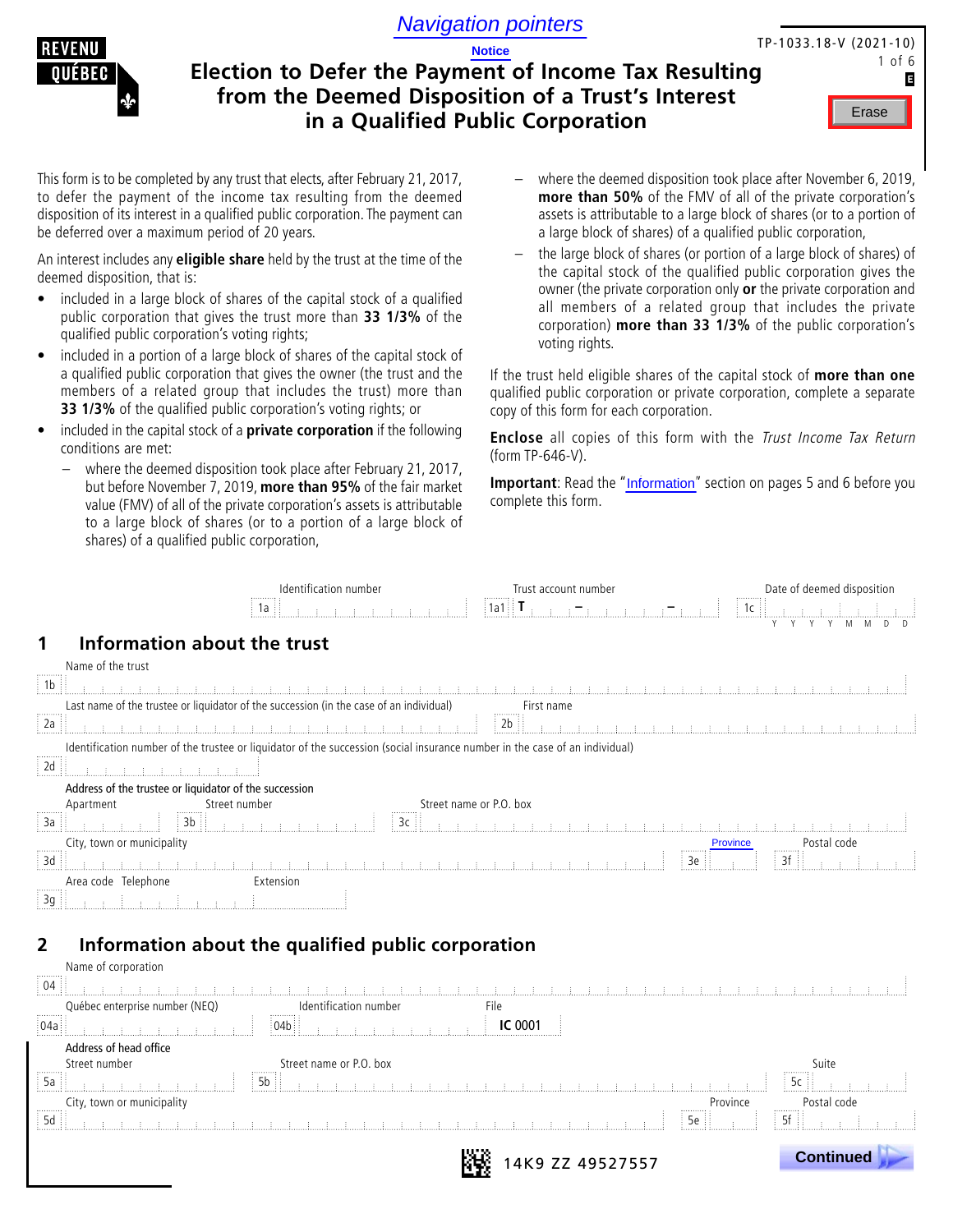## TP-1033.18-V (2021-10) 2 of 6

П

## **3 Information about the eligible shares of the capital stock of the qualified public corporation held by the trust**

Complete the section(s) applicable to the trust's situation.

## **3.1 Information about the eligible shares (by class)**

| Number of shares with voting rights | Percentage of voting rights in the qualified public<br>corporation held by the trust |
|-------------------------------------|--------------------------------------------------------------------------------------|
|                                     |                                                                                      |
|                                     |                                                                                      |
|                                     |                                                                                      |
|                                     |                                                                                      |
|                                     |                                                                                      |
|                                     |                                                                                      |

If the percentage entered on line 10.6 is **greater than 33 1/3%**, go directly to Part 5. Otherwise, go to section 3.2.

## **3.2 Information about each member of the related group of which the trust was a member**

| Member's name (last name and first name<br>in the case of an individual) | Identification number | Relationship with the trust | Percentage of voting ric<br>in the qualified public corpor |
|--------------------------------------------------------------------------|-----------------------|-----------------------------|------------------------------------------------------------|
|                                                                          |                       |                             |                                                            |
|                                                                          |                       |                             |                                                            |
|                                                                          |                       |                             |                                                            |
|                                                                          |                       |                             |                                                            |
| $\cdots$<br>$\cdots$                                                     |                       |                             |                                                            |
|                                                                          |                       |                             |                                                            |

**Percentage of voting rights** in the qualified public corporation held by all members of the related group (total of the percentages entered on line 20.6 of all copies of form TP-1033.18-V completed for the year of the deemed disposition **and** the percentage entered on line 10.6) ................................................................................................................................... <sup>30</sup> . **%**

 $0.00\%$ 

If the percentage on line 30 is **less than or equal to 33 1/3%**, you **cannot** defer the payment of income tax resulting from the deemed disposition of eligible shares of the capital stock of the qualified public corporation held by the trust.

# **4 Information about eligible shares of the capital stock of a private corporation held by the trust**

Complete sections 4.1 through 4.3 and, if applicable, section 4.4.

## **4.1 Information about the private corporation**

|                       | Name of private corporation           |                           |    |  |  |  |
|-----------------------|---------------------------------------|---------------------------|----|--|--|--|
| 40                    |                                       |                           |    |  |  |  |
|                       | (NEO)<br>Québec enterprise number (i) |                           | ше |  |  |  |
| .<br>$\frac{1}{2}$ 41 |                                       | <br>$\sim$<br>42 : :<br>. |    |  |  |  |

Percentage of the FMV of all of the private corporation's assets that is attributable to a large block of shares (or a portion of a large block of shares) of the capital stock of a qualified public corporation ..................................................................... <sup>43</sup> . %

If the percentage on line 43 is **less than or equal to 95%** (if the deemed disposition took place before November 7, 2019) or 50% (if the deemed disposition took place after November 6, 2019), **you cannot defer the payment** of income tax resulting from the deemed disposition of eligible shares of the capital stock of the private corporation held by the trust.



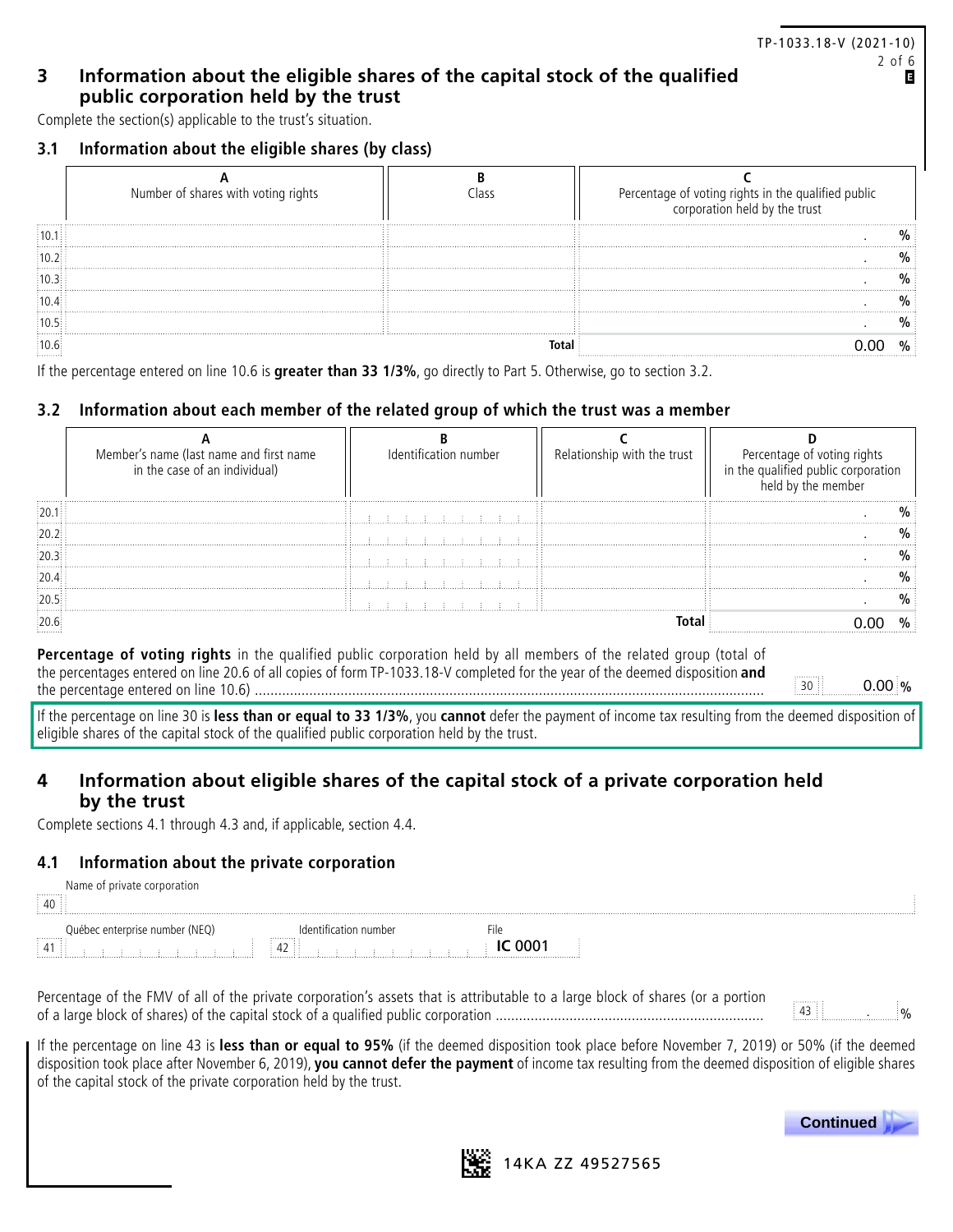## **4.2 Information about the eligible shares of the capital stock of the private corporation held by the trust (by class)**

|                  | Number of shares with or without voting rights | Class |
|------------------|------------------------------------------------|-------|
| 45.1             |                                                |       |
| $\frac{1}{45.2}$ |                                                |       |
| 45.3             |                                                |       |
| 45.4             |                                                |       |
| $\frac{1}{45.5}$ |                                                |       |

# **4.3 Information about shares of the capital stock of the qualified public corporation held by the private corporation (by class)**

| Number of shares with voting rights | Percentage of voting rights in the qualified public corporation<br>held by the private corporation |
|-------------------------------------|----------------------------------------------------------------------------------------------------|
|                                     |                                                                                                    |
|                                     |                                                                                                    |
|                                     |                                                                                                    |
|                                     |                                                                                                    |
|                                     |                                                                                                    |
|                                     |                                                                                                    |

If the percentage on line 46.6 is **greater than 33 1/3%**, go directly to Part 5. Otherwise, go to section 4.4.

## **4.4 Information about each member of the related group of which the private corporation is a member**

| Name of member (last name and first name in the<br>case of an individual) | Identification number | Relationship with the trust | Percentage of voting<br>in the qualified public corpo<br>held by the member |
|---------------------------------------------------------------------------|-----------------------|-----------------------------|-----------------------------------------------------------------------------|
|                                                                           |                       |                             |                                                                             |
|                                                                           |                       |                             |                                                                             |
|                                                                           |                       |                             |                                                                             |
|                                                                           |                       |                             |                                                                             |
| $\sim$<br>$\cdots$                                                        |                       |                             |                                                                             |
|                                                                           |                       |                             |                                                                             |

**Percentage of voting rights** in the qualified public corporation held by all members of the related group (total of the percentages on line 47.6 of all copies of form TP-1033.18-V completed for the year of the deemed disposition **and** the percentage on line 46.6) ..................................................................................................................................................... <sup>50</sup> . **%**

0.00 %

If the percentage on line 50 is **less than or equal to 33 1/3%**, you **cannot** defer the payment of income tax resulting from the deemed disposition of the eligible shares of the capital stock of the private corporation held by the trust.



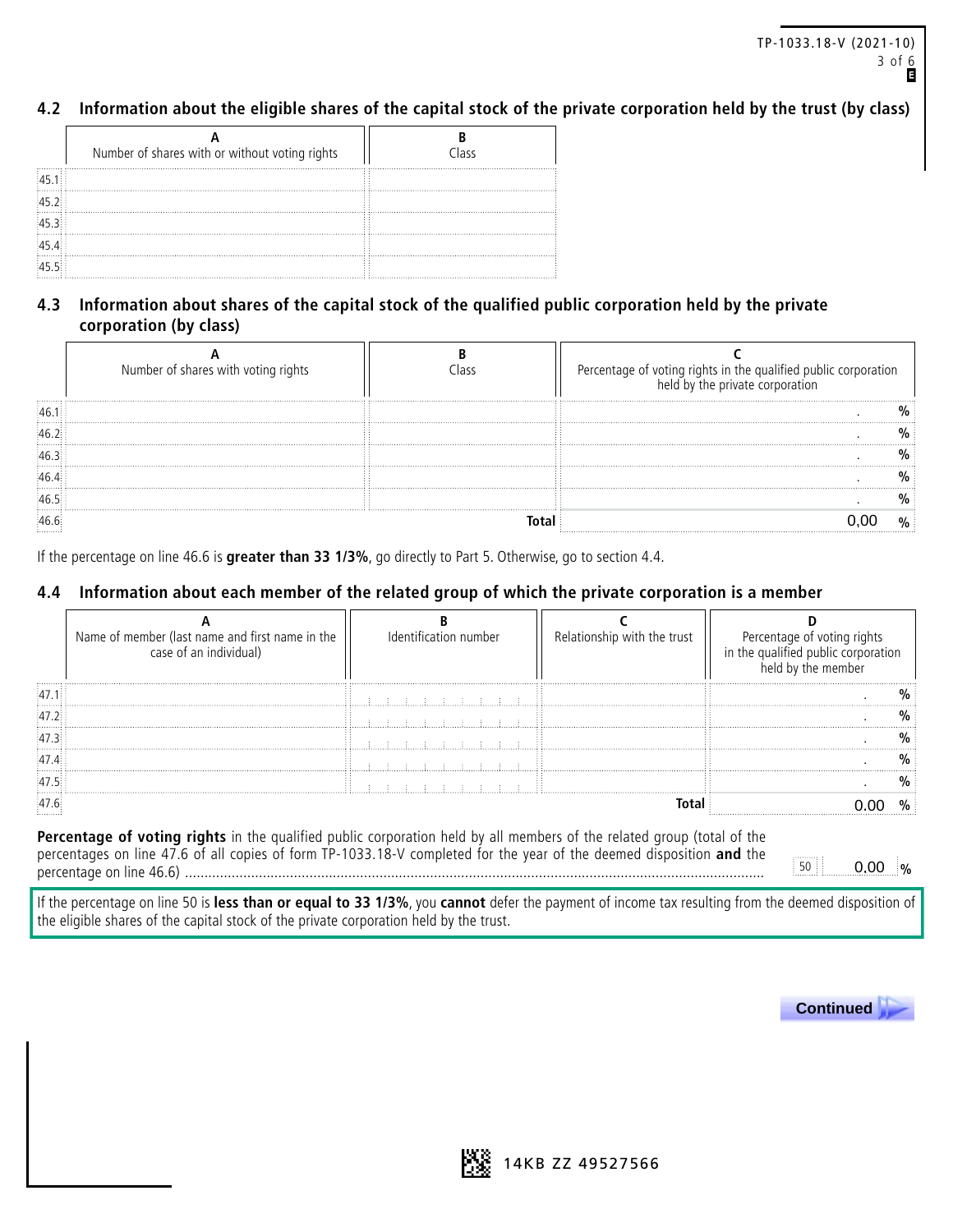Complete the sections applicable to the trust's situation.

# TP-1033.18-V (2021-10) **5** Income tax payable by the trust that can be deferred<br>Complete the sections applicable to the trust's situation.

# **5.1 Income tax resulting from the deemed disposition of eligible shares of the capital stock of a qualified public corporation**

If the trust held eligible shares of the capital stock of **more than one** qualified public corporation:

- complete lines 60 through 69 on a separate copy of this form for each qualified public corporation;
- carry the total of the amounts on line 69 of all copies of the completed form to line 90 of **only one** copy of the form; and
- complete Part 6 on each copy of the form.

| Amount of capital gain resulting from the deemed disposition of eligible shares of a qualified public corporation<br>(amount from line 12.1 of form TP-653-V, Deemed Sale Applicable to Certain Trusts) | -60 Li |
|---------------------------------------------------------------------------------------------------------------------------------------------------------------------------------------------------------|--------|
| Income tax payable for the taxation year in question (amount from line 135 of the trust's income tax return)                                                                                            | $61$ : |
| Taxable income calculated without taking into account the deemed disposition of eligible shares<br>of a qualified public corporation<br>62 ∷                                                            |        |
| Income tax the trust would have had to pay if the taxable income had corresponded to line 62                                                                                                            |        |
| Subtract line 63 from line 61. Carry the result to line 90.                                                                                                                                             |        |
| Income tax resulting from the deemed disposition of eligible shares<br>of the capital stock of a qualified public corporation $=$ 69                                                                    |        |

# **5.2 Income tax resulting from the deemed disposition of eligible shares of the capital stock of a private corporation**

If the trust held eligible shares of the capital stock of **more than one** private corporation:

- complete lines 70 through 79 on a separate copy of the form for each private corporation;
- carry the total of the amounts on line 81 of all copies of the completed form to line 90 of **only one** copy of the form; and
- complete Part 6 on each copy of the form.

| Amount of the capital gain resulting from the deemed disposition of eligible shares of a private corporation<br>(line 12.2 of form $TP-653-V$ )                                                             |               |      |
|-------------------------------------------------------------------------------------------------------------------------------------------------------------------------------------------------------------|---------------|------|
| Income tax payable for the taxation year in question (amount from line 135 of the trust's income tax return)                                                                                                |               |      |
| Taxable income without taking into account the deemed disposition of eligible shares<br>of a private corporation                                                                                            |               |      |
| Income tax the trust would have had to pay if the taxable income had corresponded to line 72                                                                                                                |               |      |
| Subtract line 73 from line 71.                                                                                                                                                                              |               |      |
| Income tax resulting from the deemed disposition<br>of eligible shares of the capital stock of a private corporation $=$ 79                                                                                 |               |      |
| Enter the percentage from line 43 if it is equal to or less than 95%. Otherwise, enter 100%.                                                                                                                | $\times$ : 80 |      |
| Multiply line 79 by line 80. Carry the result to line 90.                                                                                                                                                   |               |      |
| Portion of income tax resulting from the deemed disposition<br>of eligible shares of the capital stock of a private corporation $=$ 81                                                                      |               |      |
| Enter the amount from line 69 or 81, or the total of the amounts on lines 69 and 81.                                                                                                                        |               |      |
| If you completed more than one copy of this form for the year of the deemed disposition, enter on only one copy the total of the<br>amounts entered on lines 69 and 81 of all copies of the completed form. |               |      |
| Income tax payable by the trust that can be deferred $=$ 90                                                                                                                                                 |               | 0.00 |

# **6 Election and signature**

Under section 1033.18 of the Taxation Act, the trust elects to defer, over a period of 20 years maximum, payment of the income tax resulting from the deemed disposition of its interest in a qualified public corporation. As the trustee or the trustee's representative, I certify that the information provided on this form is accurate and complete.

| Name of trustee or its representative | Signature              | Date              |
|---------------------------------------|------------------------|-------------------|
|                                       |                        | Print the form    |
|                                       |                        |                   |
|                                       |                        | Print information |
|                                       | KW.<br>$1112C$ $7710C$ |                   |



**NGC** 14KC ZZ 49527567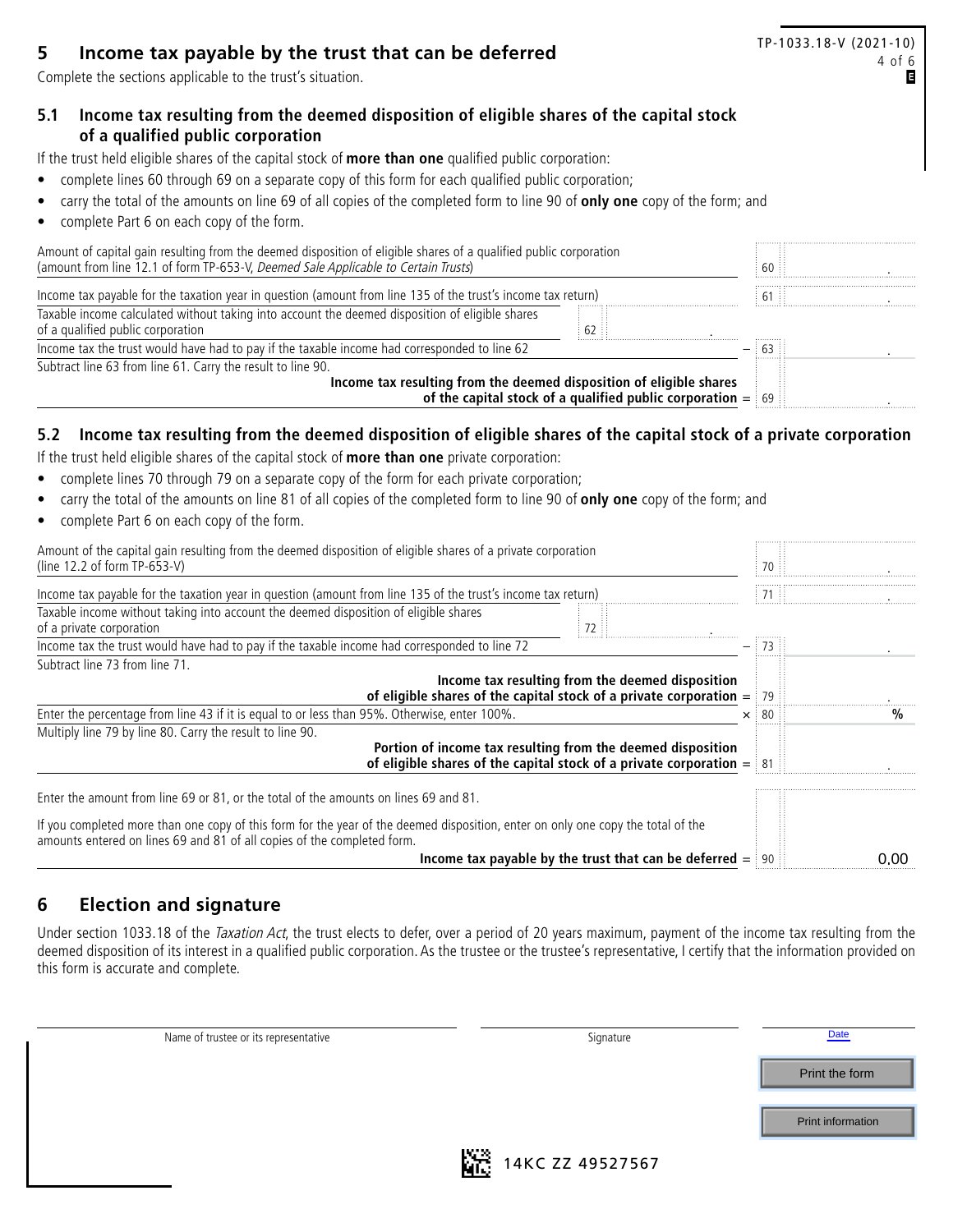# **Information**

**Since February 22, 2017,** a trust can elect to defer the payment of income tax payable resulting from the deemed disposition of its interest in a qualified public corporation. The trust must calculate the amount of income tax to be deferred and provide adequate security no later than the deadline for paying its income tax for the taxation year in which the deemed disposition took place.

This measure applies to shares that are eligible shares at the time of the deemed disposition.

The **deemed disposition** of property of certain trusts occurs on a date specified by the *Taxation Act* (in general, on the day of the 21st anniversary of the creation of the trust or on the date of death of the spouse for whom the trust was created, and afterwards on that same day every 21 years).

An **eligible share** is a share of the capital stock of a qualified public corporation (or, under certain conditions, of the capital stock of a **private corporation**) held by the trust.

A trust can defer the payment of **all** the income tax resulting from the deemed disposition of eligible shares of the capital stock of:

- a qualified public corporation;
- a private corporation, where **more than 95%** of the FMV of the assets is attributable to, as applicable:
	- a **large block of shares** of the capital stock of a qualified public corporation,
	- a **portion of a large block of shares** of the capital stock of a qualified public corporation.

However, special rules apply in the case of a deemed disposition of all eligible shares of a given class of the capital stock of a **private corporation** that takes place after November 6, 2019. Only the portion of income tax resulting from the deemed disposition that corresponds to the percentage of the FMV of the corporation's assets that is attributable to a large block of shares (or a portion of a large block of shares) of the capital stock of a qualified public corporation, where that percentage is **more than 50% but no more than 95%**, can be the subject of a payment deferral.

Since the portion of income tax that can be subject to payment deferral is determined at the time of the deemed disposition, the increase or decrease, during the twenty-year period, of the percentage will have no effect on the portion of income tax for which payment has been deferred, as long as the shares deemed to have been disposed of remain eligible shares.

## **Security**

The tax relief in respect of an eligible share in a particular class can be claimed for a trust if security we deem satisfactory is provided **no later than** the deadline for paying the trust's income tax for the taxation year in which the deemed disposition took place. The security **cannot be less than 120%** of the amount of income tax resulting from the deemed disposition of the eligible shares covered by an election.

If we accept the security, no interest or penalty applies to the amount of income tax for which payment is deferred and deemed paid by the trust for the entire period during which the security is valid.

#### **Income tax payable**

In certain situations, such as when the security is no longer adequate or a share is no longer eligible, a portion or all of the income tax for which payment was deferred may become payable.

## **Inadequate security**

If the security provided is no longer satisfactory (that is, it no longer corresponds to 120% of the income tax resulting from the deemed disposition of eligible shares covered by the election), a portion of the income tax, proportional to the decrease in the value of the security, will become payable. For example, security equivalent to 108% of the amount of income tax resulting from the deemed disposition of eligible shares would result in an amount payable corresponding to 10% of the income tax.

## **Cessation of share eligibility**

Income tax resulting from the deemed disposition of an eligible share becomes payable on the due date for the payment of the income tax of the trust for the taxation year in which the share ceases, for a full month, to be an eligible share.

Note that a share may cease to be an eligible share for the trust for reasons completely beyond the trust's control (for example, another member of the related group of shareholders of which the trust is a member disposes of its own shares, or the corporation ceases to be a qualified public corporation).

## **Twentieth anniversary of the deemed disposition of an eligible share**

The income tax resulting from the deemed disposition of an eligible share of a qualified public corporation is payable on the twentieth anniversary of the deemed disposition of the share or upon its actual disposition. The distribution of an eligible share by a trust or succession is a deemed disposition.

However, if a succession or trust distributes an eligible share to a beneficiary, the debt that is the income tax resulting from the deemed disposition of the eligible share could be the beneficiary's if the share remains an eligible share immediately after its distribution.

# **Definitions**

The terms below are defined within the context of this form.

## **Eligible share**

An eligible share is:

- a share forming part of a large block of shares or of a portion of a large block of shares of the capital stock of a **qualified public corporation**; or
- a share of the capital stock of a **private corporation** of which:
	- **more than 95%** of the FMV of the assets is attributable to a large block of shares or a portion of a large block of shares of the capital stock of a qualified public corporation, where the deemed disposition of the share occurred after February 21, 2017, but before November 7, 2019, or
	- more than 50% of the FMV of the assets is attributable to a large block of shares or a portion of a large block of shares of the capital stock of a qualified public corporation, where the deemed disposition of the share occurred after November 6, 2019.



14KD ZZ 49527568

 **Continued .**